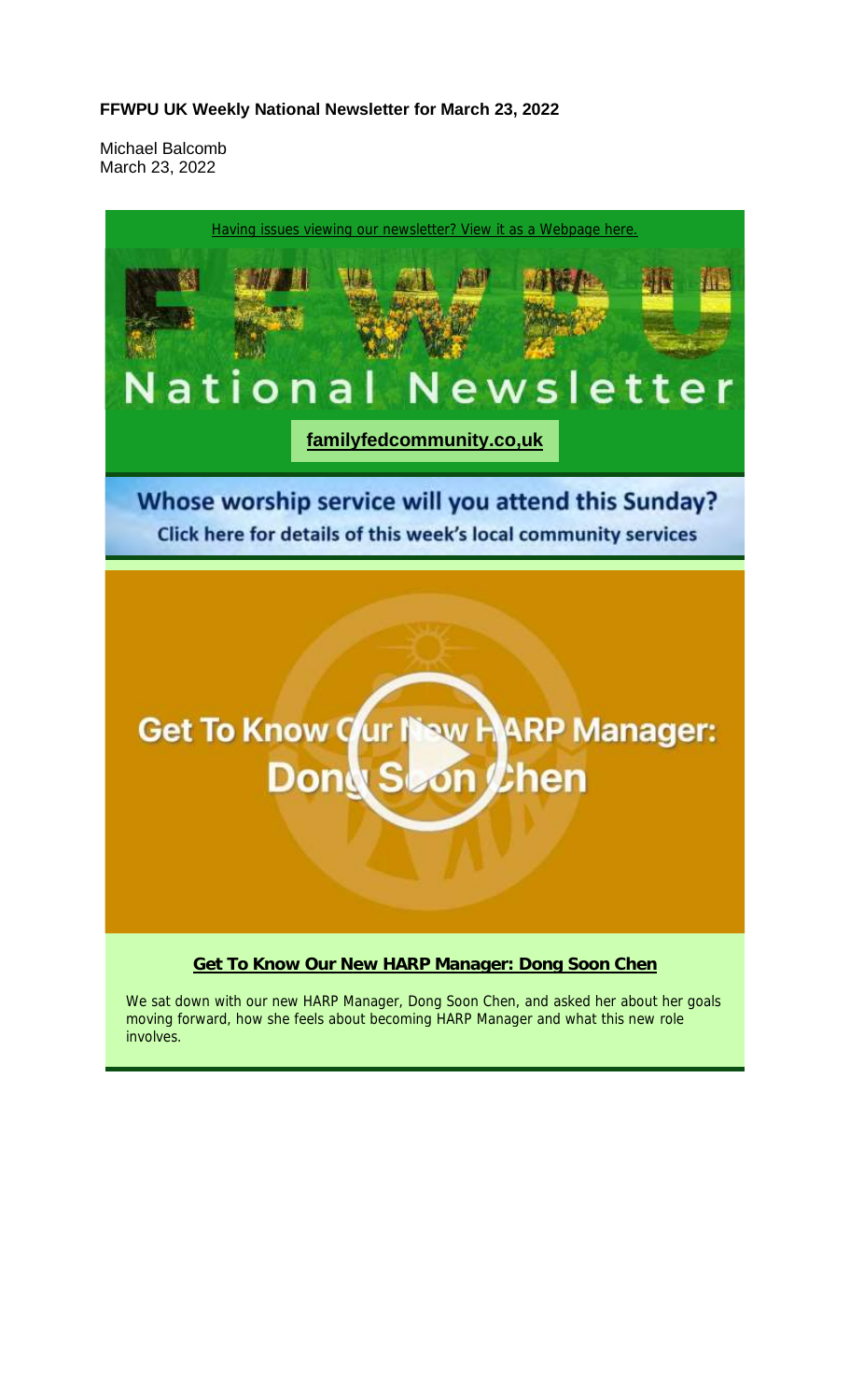

### **Join YSP for Project Spring Revival!**

We invite you to help revise the beautiful, holy and special woodland of Stanton Fitzwarren. This will be done by creating a wild campsite, removing problematic trees and building a woodland path with picnic areas. Watch the promo video **here...**



### **Blessing Information Day**

The BFD UK is hosting a Blessing Information Day at Lancaster Gate HQ next month. The programme will include a talk about the meaning of the Blessing from William Haines, as well as testimonies from blessed couples, which will be followed by Q&A and discussion groups.

**View More**





## **Reminder: "Tracing God's Providence" Lecture Series**

William Haines's lecture series commences this coming Monday. For those who want a reminder of the previous lecture series, leading up to the fall of the Berlin wall, the recorded videos can be found **here...**

Please register by Sunday 27th March the Zoom link to join the lectures from Monday 28th March (6pm UK time) will be sent to those who are registered.

**View More**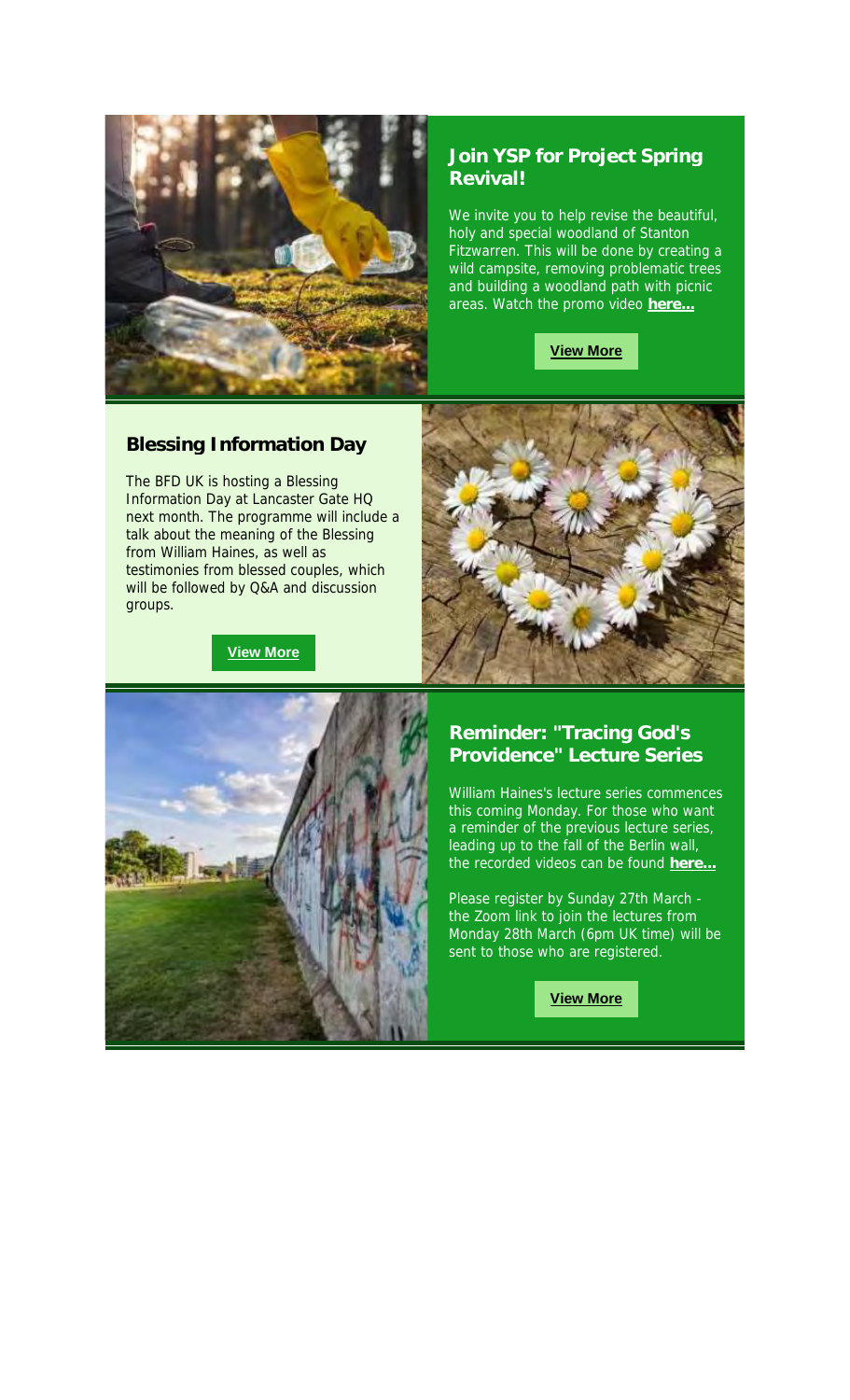#### **UPDATE: HJ EUME Missionary Program**

The registration deadline has just been extended to 31st March! Additionally, the kick-off workshop has been shortened and will now begin on 8th April instead of 2nd. Watch a short intro to the program **here...**

#### **View More**





### **Togetherall: Goal Setting**

Imagine a set of stepping-stones leading to where you want to be. Each stone is a goal you've set for yourself: high enough to challenge you, but not to set you up for a fall. The stones give your life direction and meaning. And the journey is as rewarding as the getting there because you grow and learn with each step.

**View More**

**This Week In Our History: First Holy Marriage Blessing Held at Cheongshim World Peace Centre**

Two days after its formal dedication, the Cheongshim World Peace Centre served as the venue for a major Holy Marriage Blessing. News outlets from some 100 countries covered the event.



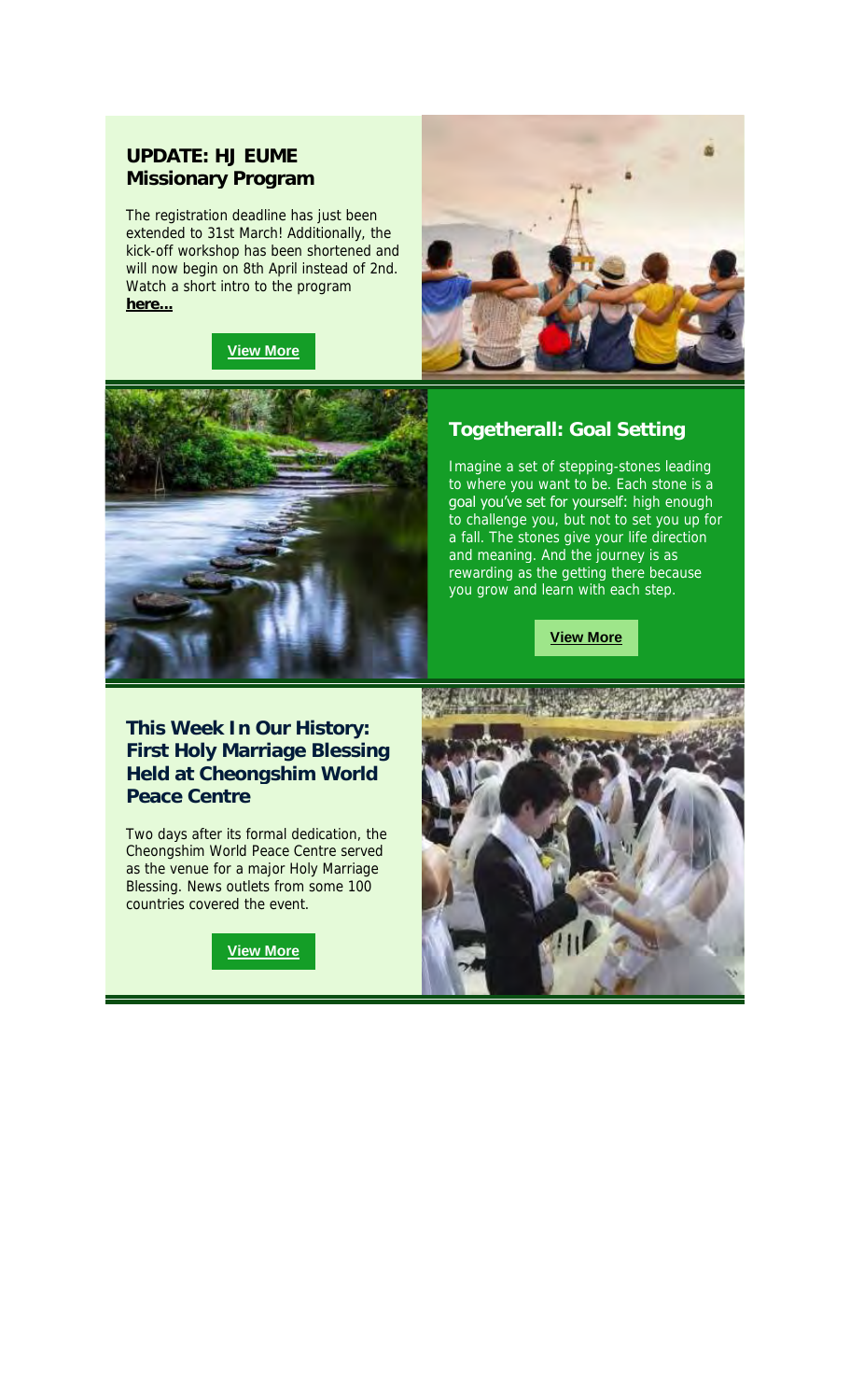

### **True Peace Magazine - March 2022 Edition**

True Parents' messages featured in this issue:

- The True Land for a King

- True Parents Are Magnets That Unite Us
- Peace on the Korean Peninsula
- Now Is the Time to Create the Right Environment

**View More**

**ERE** 2022 WAIT

Held at 43 Lancaster Gate, W2 3NA, London, **Saturday 9th April, 5pm BST** 

**Entry Tickets:** Child: £3 Adult (18+): £5

**Raffle Tickets:** 50p for 1 £2 for 5

#### **AFFILIATED ORGANISATIONS**

## **WAIT UK: Easter Concert**

The WAIT team welcomes you to a night of dances, songs, lovely food and prizes on Saturday 9th April. Half of the concert proceeds will be donated to help Ukrainians suffering from the war in Ukraine.

For more information, please contact:

Tel: 07799 450703 Email: waitteamuk@ gmail,com Website: **waitukcharity,org**



#### **Register today for FREE**

Mental health support. 24/7. Confidential. Online community.



Please click on the title of the event(s) that you are interested in for further details:

**Community Worship Services** Sunday 27th March

# **WEEKLY**

**UK Weekly Devotion** Every Friday from 6–6.30am **Early Morning Devotion via Zoom** Every Saturday from 5am–6.30am

# **MARCH**

**40-Day Devotion for Peace HARP Service at Lancaster Gate**